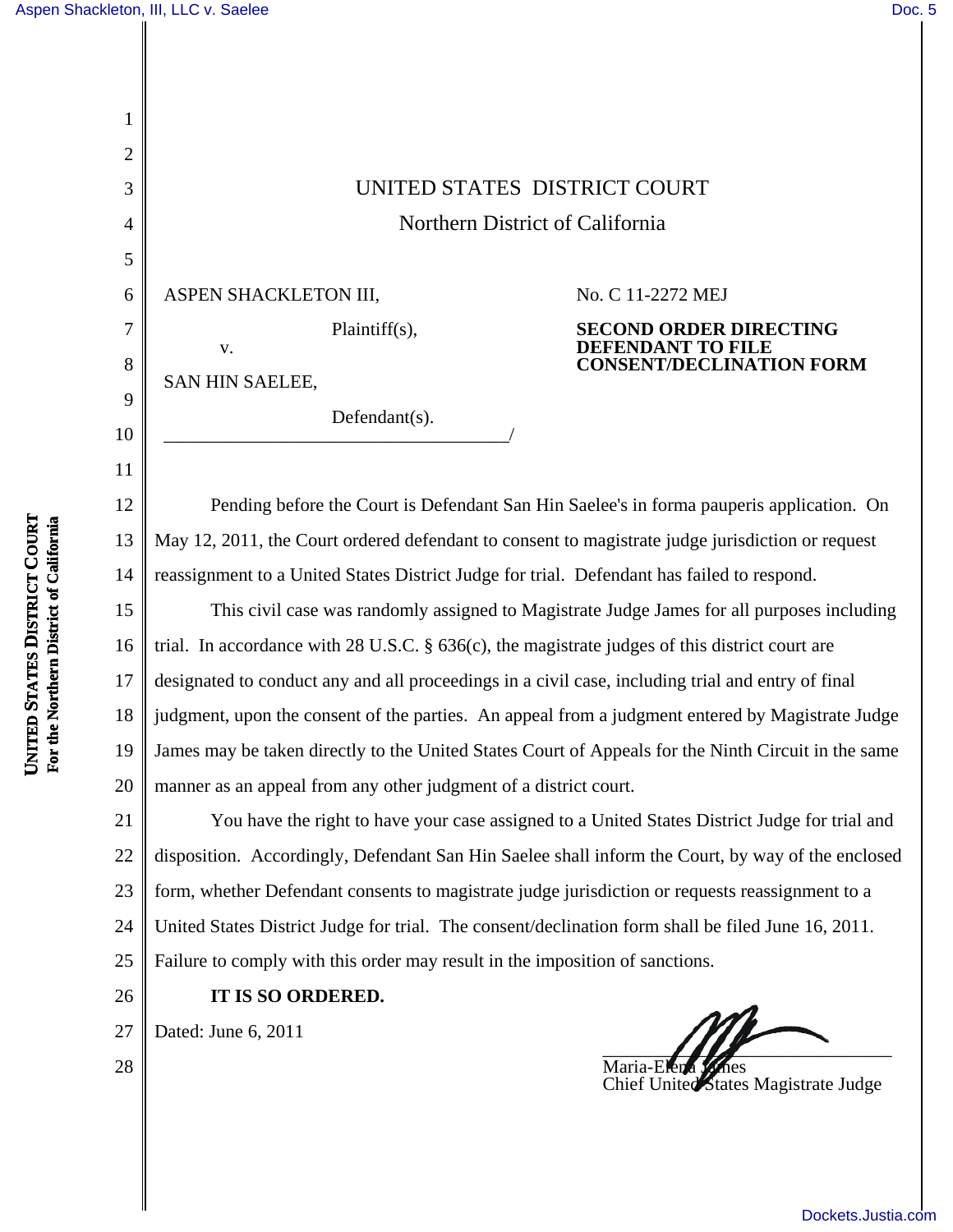| 1  |                                                                                                         |
|----|---------------------------------------------------------------------------------------------------------|
| 2  |                                                                                                         |
| 3  | IN THE UNITED STATES DISTRICT COURT                                                                     |
| 4  | FOR THE NORTHERN DISTRICT OF CALIFORNIA                                                                 |
| 5  |                                                                                                         |
| 6  | ASPEN SHACKLETON III<br>No. C 11-2272 MEJ                                                               |
| 7  | Plaintiff(s),                                                                                           |
| 8  | VS.                                                                                                     |
| 9  | <b>SAN HIN SAELEE</b>                                                                                   |
| 10 | Defendant(s).                                                                                           |
| 11 |                                                                                                         |
| 12 | <b>CONSENT TO PROCEED BEFORE A UNITED STATES MAGISTRATE JUDGE</b>                                       |
| 13 | In accordance with the provisions of 28 U.S.C. $\S$ 636(c), the undersigned party hereby                |
| 14 | consents to have a United States Magistrate Judge conduct any and all further proceedings in this       |
| 15 | case, including trial, and order the entry of final judgment, and voluntarily waives the right to       |
| 16 | proceed before a United States District Judge.                                                          |
| 17 |                                                                                                         |
| 18 | Signed by:<br>Dated:                                                                                    |
| 19 |                                                                                                         |
| 20 |                                                                                                         |
| 21 | REQUEST FOR REASSIGNMENT TO A UNITED STATES DISTRICT JUDGE                                              |
| 22 | The undersigned party hereby declines to consent to the assignment of this case to a United             |
| 23 | States Magistrate Judge for trial and disposition, and hereby requests the reassignment of this case to |
| 24 | a United States District Judge.                                                                         |
| 25 |                                                                                                         |
| 26 |                                                                                                         |
| 27 |                                                                                                         |
| 28 |                                                                                                         |
|    | $\overline{2}$                                                                                          |
|    |                                                                                                         |
|    |                                                                                                         |
|    |                                                                                                         |